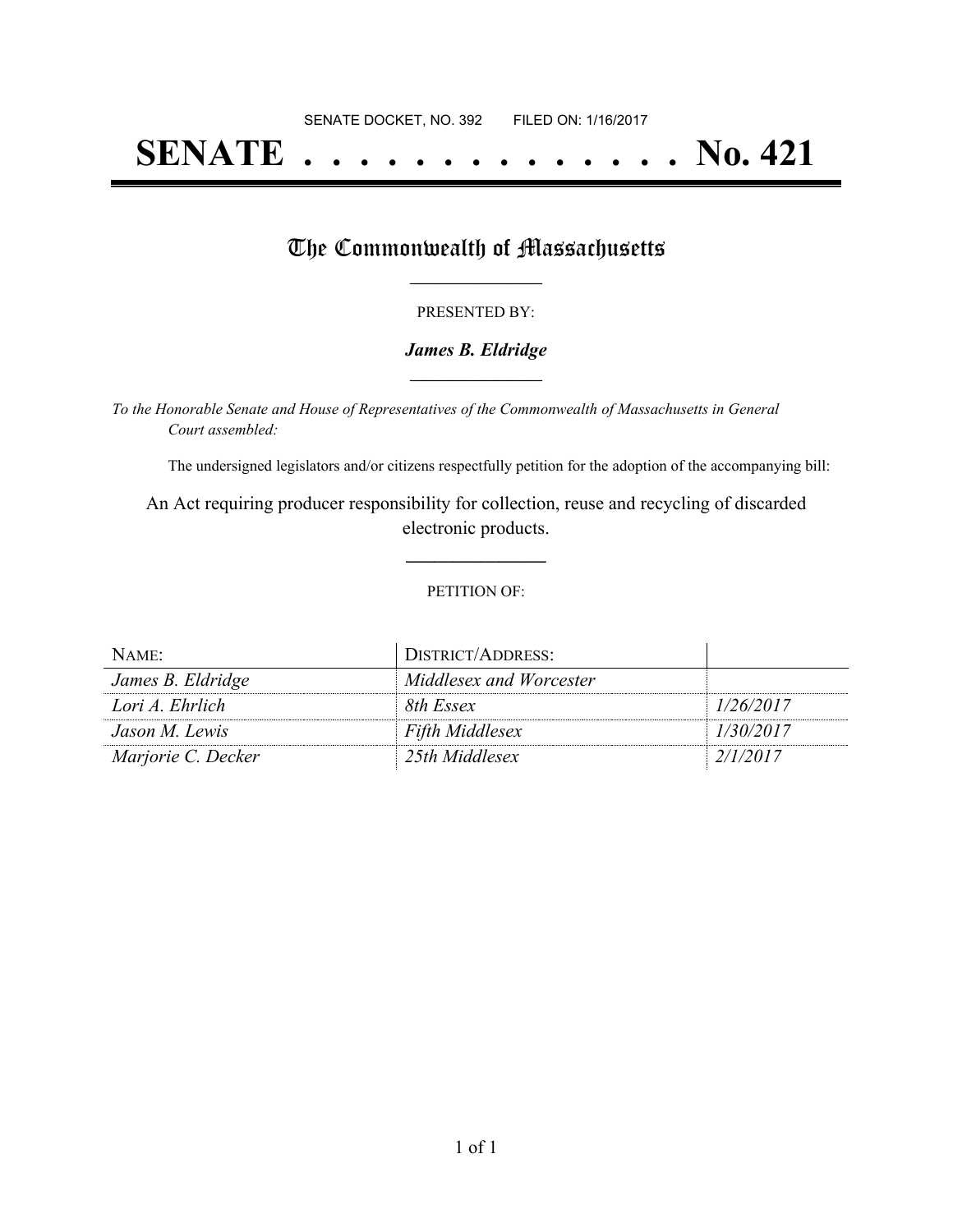## SENATE DOCKET, NO. 392 FILED ON: 1/16/2017 **SENATE . . . . . . . . . . . . . . No. 421**

By Mr. Eldridge, a petition (accompanied by bill, Senate, No. 421) of James B. Eldridge, Lori A. Ehrlich, Jason M. Lewis and Marjorie C. Decker for legislation to require producer responsibility for collection, reuse and recycling of discarded electronic products. Environment, Natural Resources and Agriculture.

## The Commonwealth of Massachusetts

**In the One Hundred and Ninetieth General Court (2017-2018) \_\_\_\_\_\_\_\_\_\_\_\_\_\_\_**

**\_\_\_\_\_\_\_\_\_\_\_\_\_\_\_**

An Act requiring producer responsibility for collection, reuse and recycling of discarded electronic products.

Be it enacted by the Senate and House of Representatives in General Court assembled, and by the authority *of the same, as follows:*

#### 1 SECTION 1. The General Laws are hereby amended by inserting after chapter 21O the

- 2 following chapter:-
- 3 CHAPTER 21P.
- 4 RECYCLING OF DISCARDED ELECTRONIC PRODUCTS.
- 5 Section 1. As used in this chapter the following words shall, unless the context clearly
- 6 requires otherwise, have the following meanings:
- 7 "Additionally covered electronic product", means any of the following electronic
- 8 products taken out of service from a person in this State regardless of purchase location: printers;
- 9 stand-alone facsimile machine; video game console, video cassette recorder/player, digital video
- 10 disk player, or similar video device; zip drive, external hard drive, or similar storage device; or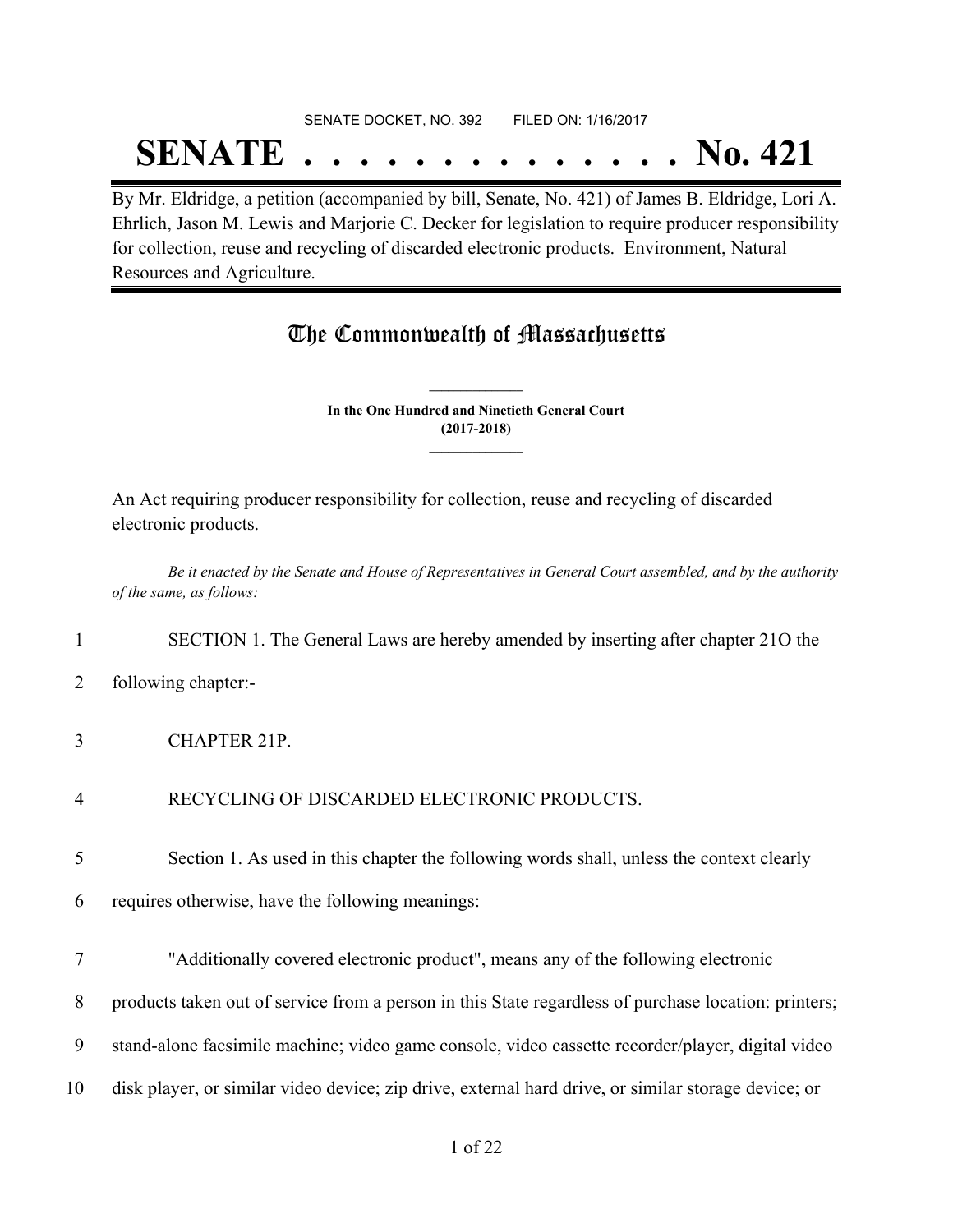scanner. To the extent allowed under federal and state laws and regulations, an additionally covered eligible electronic product that is being collected, recycled, or processed for reuse is not considered to be hazardous waste, household waste, solid waste, or special waste. The term does not include a covered television product or a covered computer product.

 "Collection", the aggregation of covered electronic products from households, municipalities, the Commonwealth and any other political subdivision, and schools, including the accumulation of covered electronic products at handling facilities, transfer stations, and solid waste facilities, including all the activities up to the time the covered electronic products are collected by a processor.

 "Collector", a person accepting covered electronic products from households, municipalities, the Commonwealth and any other political subdivision, small businesses and schools.

 "Collector reimbursement", the minimum per pound rate, as established by the department, paid by a processor to a collector for all covered electronic products collected.

 "Computer", an electronic, magnetic, optical, electrochemical, or other high speed data processing device performing logical, arithmetic, or storage functions, including a laptop or a combined computer central processing unit and monitor; provided, however, that an automated typewriter or typesetter, a portable handheld calculator, a portable digital assistant, or other similar device shall not be considered a computer.

 "Covered computer product", means a desktop or notebook computer, netbook, or computer monitor, and printers, marketed and intended for use by a person, but does not include a covered television device.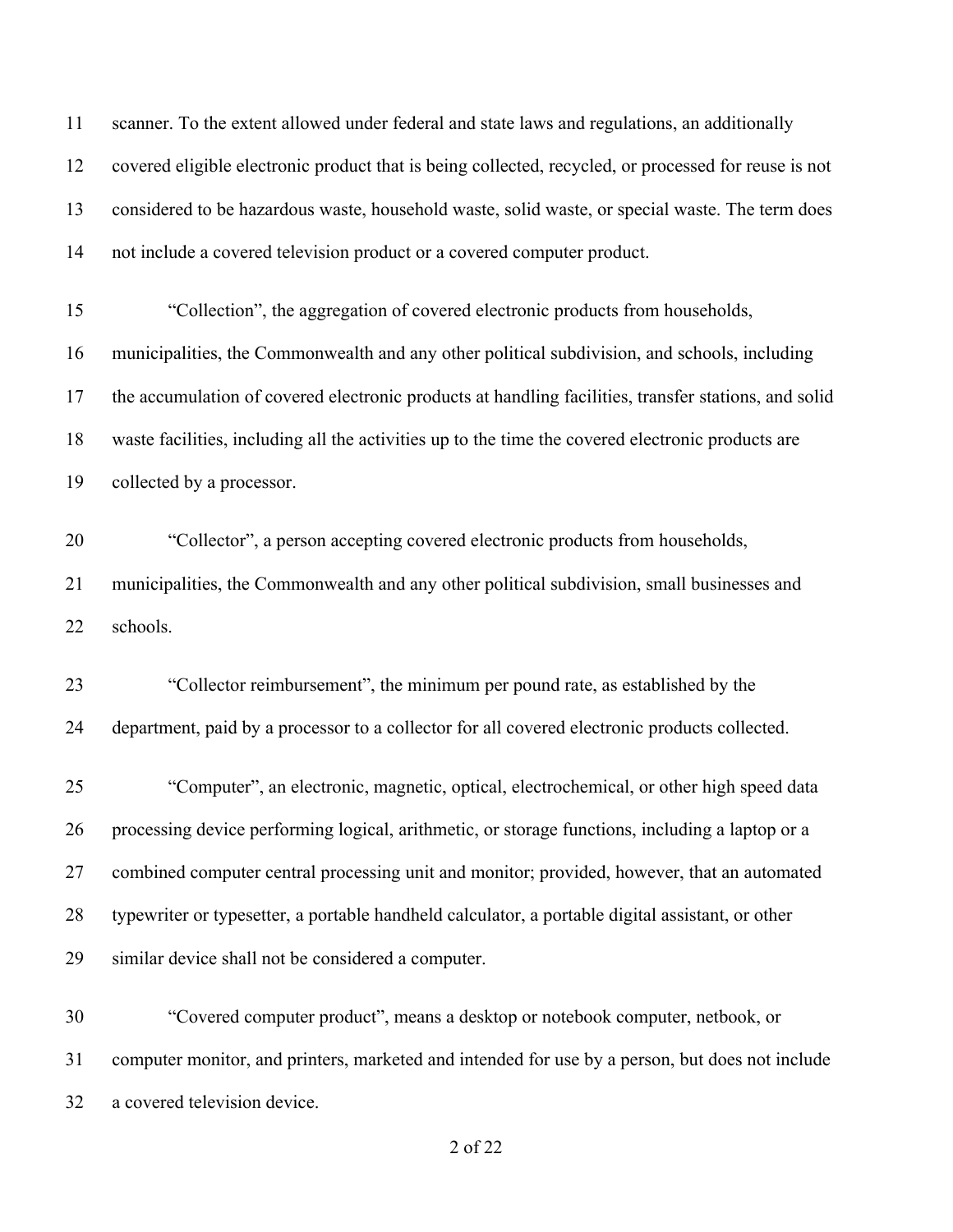"Covered electronic product", means a covered computer product, a covered television product, or additionally covered electronic product collected for reuse or recycling by collectors and processors eligible for collector reimbursement and processor reimbursement through the producer reimbursement system. "Covered electronic product," "covered computer product", "covered television product," or "additionally covered electronic product" do not include any of the following: (a) A covered electronic product that is a part of a motor vehicle or any component part of a motor vehicle assembled by, or for, a vehicle manufacturer or franchised dealer, including replacement parts for use in a motor vehicle; (b) A covered electronic product that is functionally or physically a part of, or connected to, or integrated within equipment or a system designed and intended for use in an industrial, governmental, commercial, research and development, or medical setting, including but not limited to diagnostic, monitoring, control or medical products (as defined under the Federal Food, Drug, and Cosmetic Act), or equipment used for security, sensing, monitoring, anti-terrorism, emergency services purposes or equipment designed and intended primarily for use by professional users; (c) A covered electronic product that is contained within a clothes washer, clothes dryer, refrigerator, refrigerator and freezer, microwave oven, conventional oven or range, dishwasher, room air conditioner, dehumidifier, air purifier, or exercise equipment; (d) Telephones of any type, including mobile phones; (e) A personal digital assistant (PDA); or (f) Global positioning systems (GPS).

 "Covered Television Product" means any electronic product that contains a tuner that locks on to a selected carrier frequency and is capable of receiving and displaying television or video programming via broadcast, cable, or satellite, including, without limitation, any direct view or projection television with a viewable screen of 9 inches or larger whose display technology is based on cathode ray tube (CRT), plasma, liquid crystal (LCD), digital light

of 22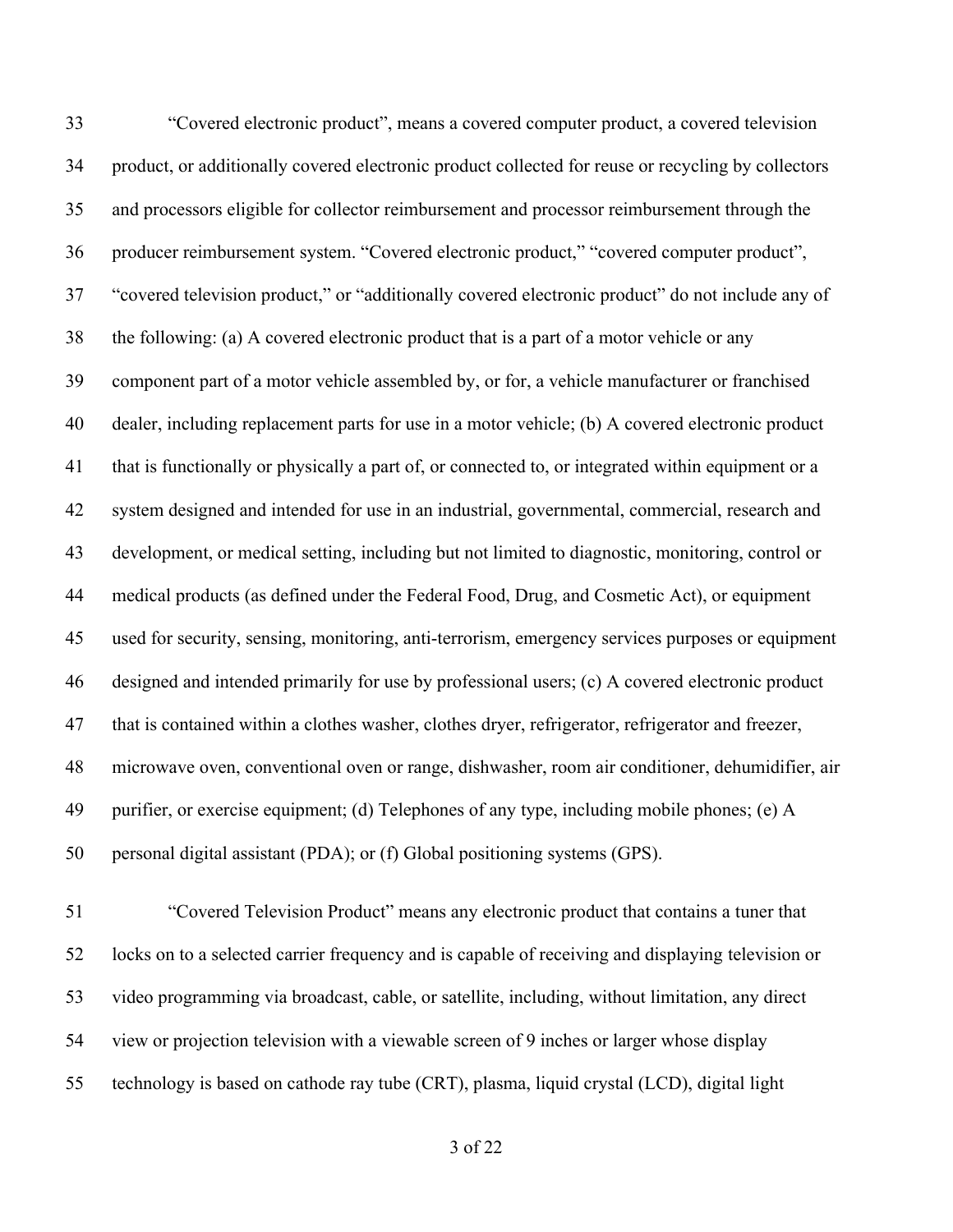| 56 | processing (DLP), liquid crystal on silicon (LCOS), silicon crystal reflective display (SXRD),   |
|----|--------------------------------------------------------------------------------------------------|
| 57 | light emitting diode (LED), or similar technology marketed and intended for use by a person      |
| 58 | primarily for personal purposes. The term does not include a covered computer product or         |
| 59 | additionally covered electronic product.                                                         |
| 60 | "Department", the department of environmental protection.                                        |
| 61 | "Desktop computer" means an electronic, magnetic, optical, electrochemical, or other             |
| 62 | high-speed data processing device performing logical, arithmetic, and storage functions for      |
| 63 | general purpose needs which are met through interaction with a number of software programs       |
| 64 | contained therein, which is not designed to exclusively perform a specific type of limited or    |
| 65 | specialized application. Human interface with a desktop computer is achieved through a           |
| 66 | standalone keyboard, stand-alone monitor or other display unit, and a stand-alone mouse or other |
| 67 | pointing device, and is designed for a single user. A desktop computer has a main unit that is   |
| 68 | intended to be persistently located in a single location, often on a desk or on the floor.       |
| 69 | "Market share", a television producer's national sales of televisions expressed as a             |
| 70 | percentage of the total of all television producers' national sales based on the best available  |
| 71 | public data.                                                                                     |
| 72 | "Monitor", a video display device without a tuner that can display pictures and sound and        |
| 73 | is used with a computer.                                                                         |
| 74 | "Netbook", means an electronic, magnetic, optical, electrochemical, or other high-speed          |
| 75 | data processing device performing logical, arithmetic, or storage functions for general purpose  |
| 76 | needs which are met through interaction with a number of software programs contained therein,    |

which is not designed to exclusively perform a specific type of limited or specialized application.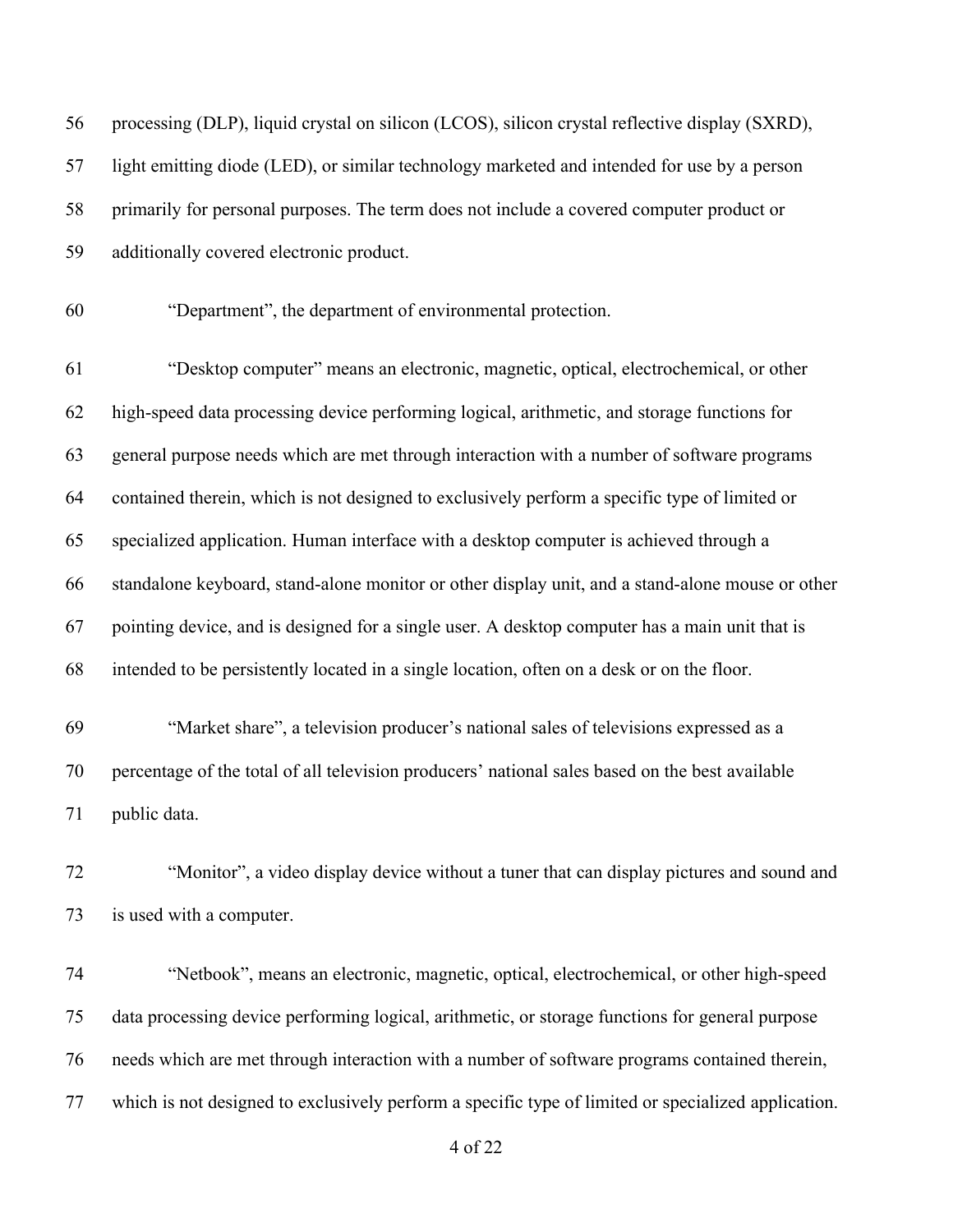Human interface with a netbook is achieved through a keyboard, video display greater than 4" in size, and mouse or other pointing device, all of which are contained within the construction of the unit which comprises the netbook, and can be carried as one unit by an individual. Netbook can use external, internal, or batteries for a power source. Netbook does not include a portable handheld calculator, or a portable digital assistant or similar specialized device.

 "Notebook computer", means an electronic, magnetic, optical, electrochemical, or other high-speed data processing device performing logical, arithmetic, or storage functions for general purpose needs which are met through interaction with a number of software programs contained therein, which is not designed to exclusively perform a specific type of limited or specialized application. Human interface with a notebook computer is achieved through a 88 keyboard, video display greater than 4" in size, and mouse or other pointing device, all of which are contained within the construction of the unit which comprises the notebook computer, and can be carried as one unit by an individual. Supplemental standalone interface devices typically can also be attached to the notebook computer. Notebook computers can use external, internal, or batteries for a power source. Notebook computer does not include a portable handheld calculator, or a portable digital assistant or similar specialized device. A notebook computer is sometimes referred to as a laptop computer.

- "Orphan waste", a covered electronic product, the producer of which cannot be identified or is no longer in business and has no successor in interest.
- "Person", a natural person, corporation, association, partnership, government body or other legal entity.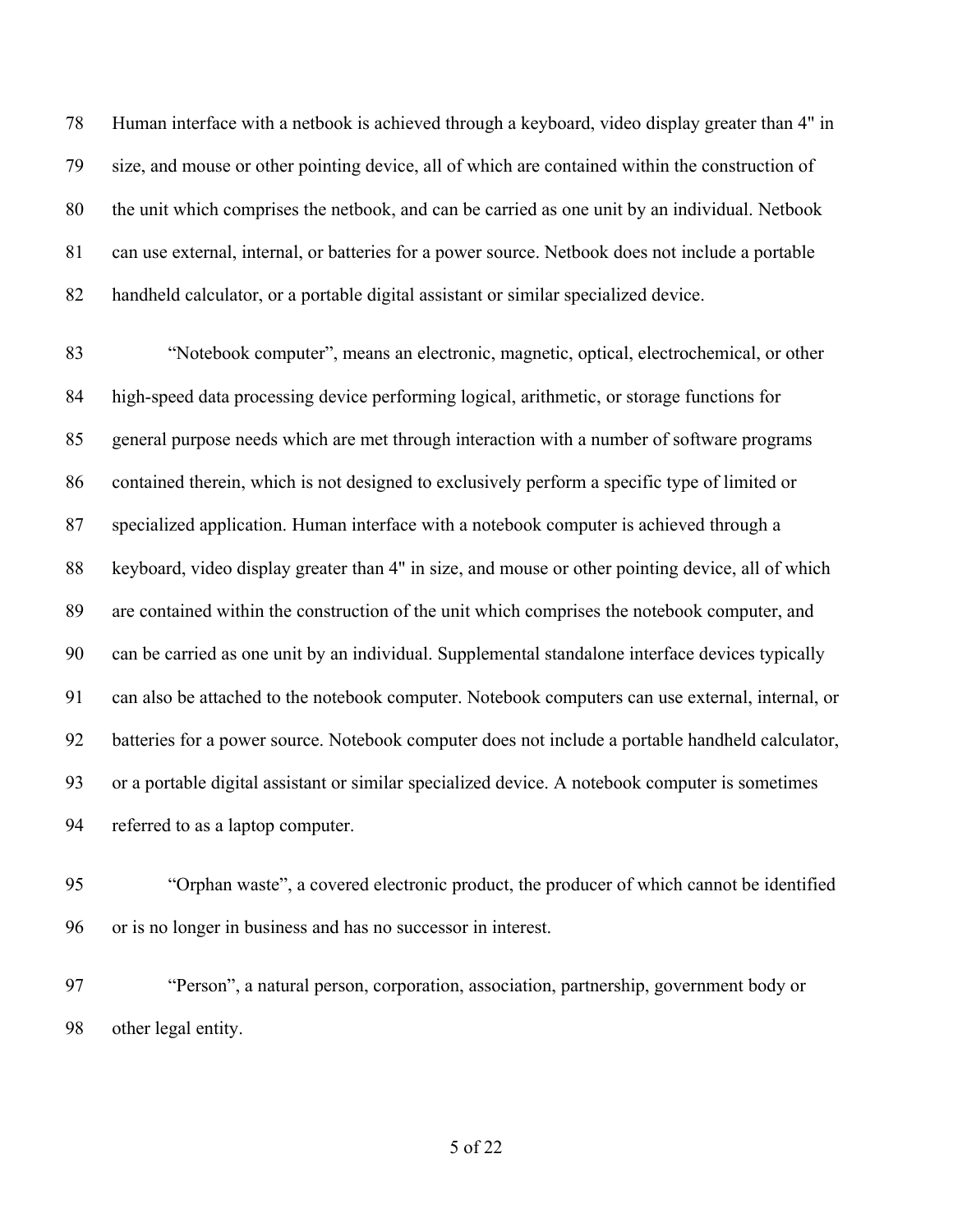"Printer" means desktop printers, multifunction printer copiers, and printer/fax combinations taken out of service from a person that are designed to reside on a work surface, and include various print technologies, including without limitation laser and LED (electrographic), ink jet, dot matrix, thermal, and digital sublimation, and "multi-function" or "all-in-one" devices that perform different tasks, including without limitation copying, scanning, faxing, and printing. Printers do not include floor-standing printers, printers with optional floor stand, point of sale (POS) receipt printers, household printers such as a calculator with printing capabilities or label makers, or non-stand-alone printers that are embedded into products that are not CEDs

 "Processor", a person registered with the department to receive electronic products from collectors for the purpose of sorting, weighing and reusing or recycling or shipping offsite for reuse or recycling in accordance with minimum performance requirements established by the department.

 "Processor reimbursement", the minimum per pound rate, as established by the department, paid by a producer to a processor for the producer's covered electronic products and the producer's share of orphan waste as determined by the department.

 "Producer", any person who: (a) has a physical presence and legal assets in the United States of America and (1) manufactures or manufactured a covered electronic product under its own brand or label; (2) sells or sold under its own brand or label a covered electronic product produced by other suppliers; or (3) owns a brand that it licenses or licensed to another person for use on a covered electronic product; or (b) imports or imported a covered electronic product into the United States that was manufactured by a person without a presence in the United States of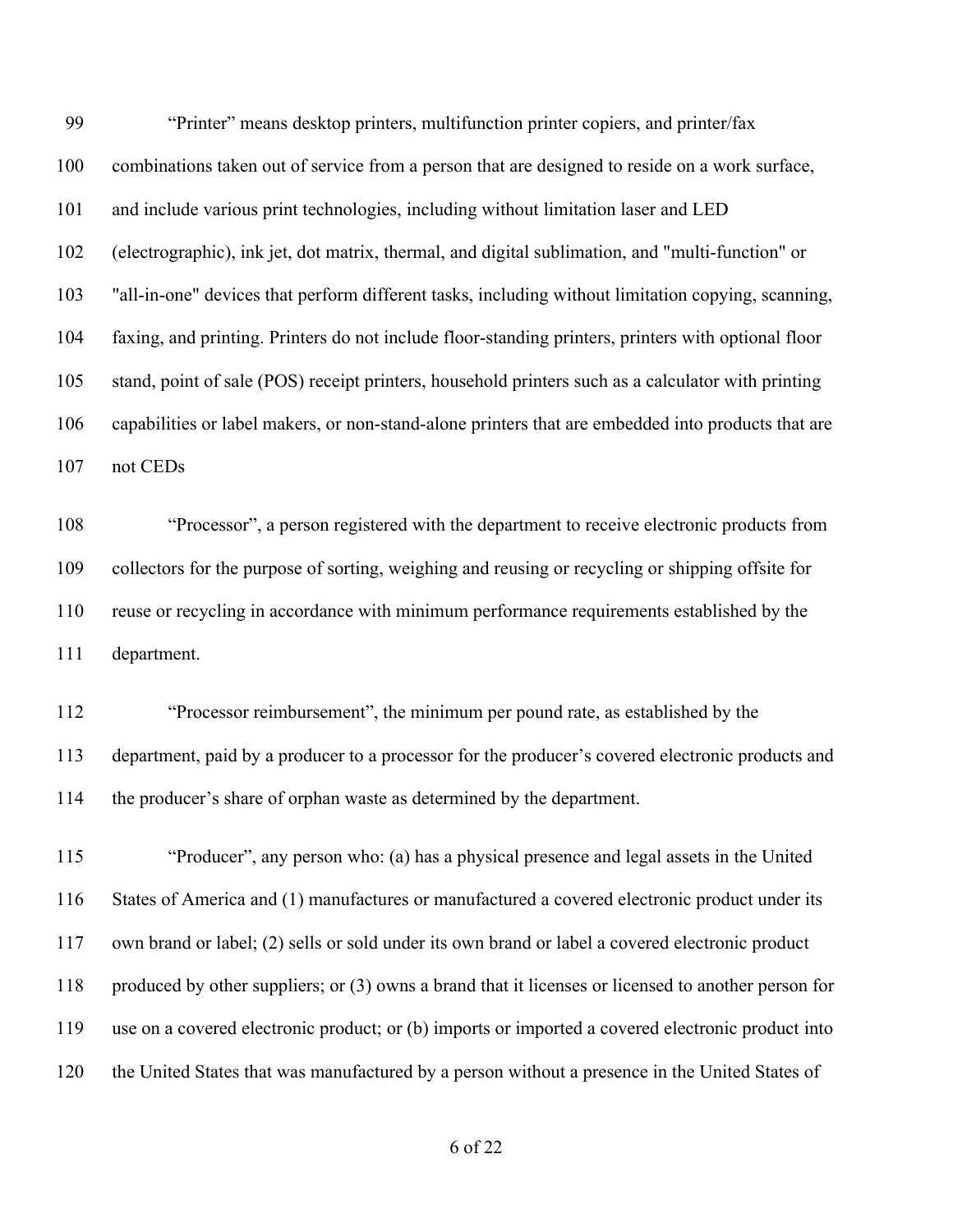| 121 | America; (c) sells at retail a covered electronic product acquired from an importer that is the     |
|-----|-----------------------------------------------------------------------------------------------------|
| 122 | manufacturer as described in subsection (b) and elects to register in lieu of the importer; or (d)  |
| 123 | assumes the responsibilities and obligations of a producer under this Act.                          |
| 124 | "Program year", a full calendar year beginning on or after January 1, 2017.                         |
| 125 | "Recycling", to recover materials or by-products which are: (a) reused; (b) used as an              |
| 126 | ingredient or a feedstock in an industrial or manufacturing process to make a marketable product;   |
| 127 | or (c) used in a particular function or application as an effective substitute for a commercial     |
| 128 | product or commodity; provided, however, that recycle shall not mean to recover energy from         |
| 129 | the combustion of a material.                                                                       |
| 130 | "Retailer", shall include, but shall not be limited to, a person or a producer that sells new       |
| 131 | covered electronic products directly to a person through any means including, without limitation,   |
| 132 | transactions conducted through sales outlets and catalogs, but not including wholesale              |
| 133 | transactions with a distributor or other retailer.                                                  |
| 134 | "Return share", a percentage of covered electronic products other than televisions                  |
| 135 | collected through processors as calculated by dividing the total weight of covered electronic       |
| 136 | products other than televisions of that producer's brands by the total weight of covered electronic |
| 137 | products other than televisions for all producers' non-orphaned brands.                             |
| 138 | "Reuse", any operation by which an electronic product or component of an electronic                 |
| 139 | product changes ownership but retains its form and function and is used for the same purpose for    |
| 140 | which it was originally purchased.                                                                  |
|     |                                                                                                     |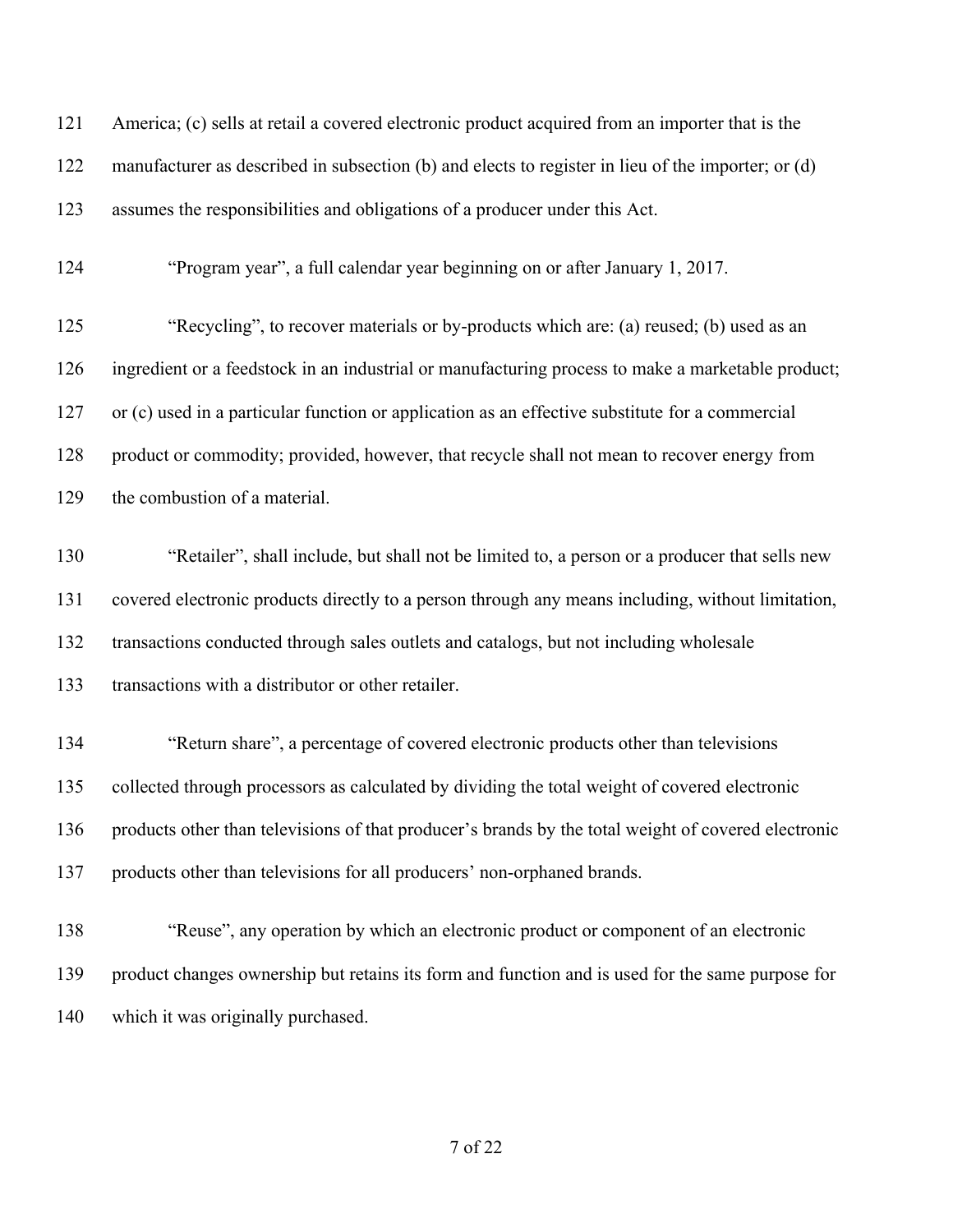"Sale" or "sell", any transfer for valuable consideration of title including, but not limited to, transactions conducted through sales outlets, or through catalogs, and excluding commercial financing or leasing.

 "Television", any telecommunication system device that can broadcast or receive moving pictures and sound over a distance and includes a television tuner or a display device peripheral 146 to a computer that contains a television tuner.

 Section 2. (a) Every producer seeking to engage in business in the commonwealth shall file an application, accompanied by the producer registration fee, with the department requesting registration as a producer. Said application shall be made on a form to be furnished by the department, and shall include, without limitation, the following information:

(1) the name and contact information of the applicant;

(2) the applicant's brand names of covered electronic products, including all brand names

sold in the commonwealth in the past, all brand names currently being sold in the

commonwealth, and all brand names for which the applicant is legally responsible;

(3) the method or methods of sale used in the commonwealth;

 (4) a baseline or a set of baselines that describe any efforts to design covered electronic products for reuse or recycling and goals and plans for further increasing design for reuse and recycling; and

 (5) a description of any collection, consolidation or processing services utilized to recover, reuse, or recycle the applicant's products.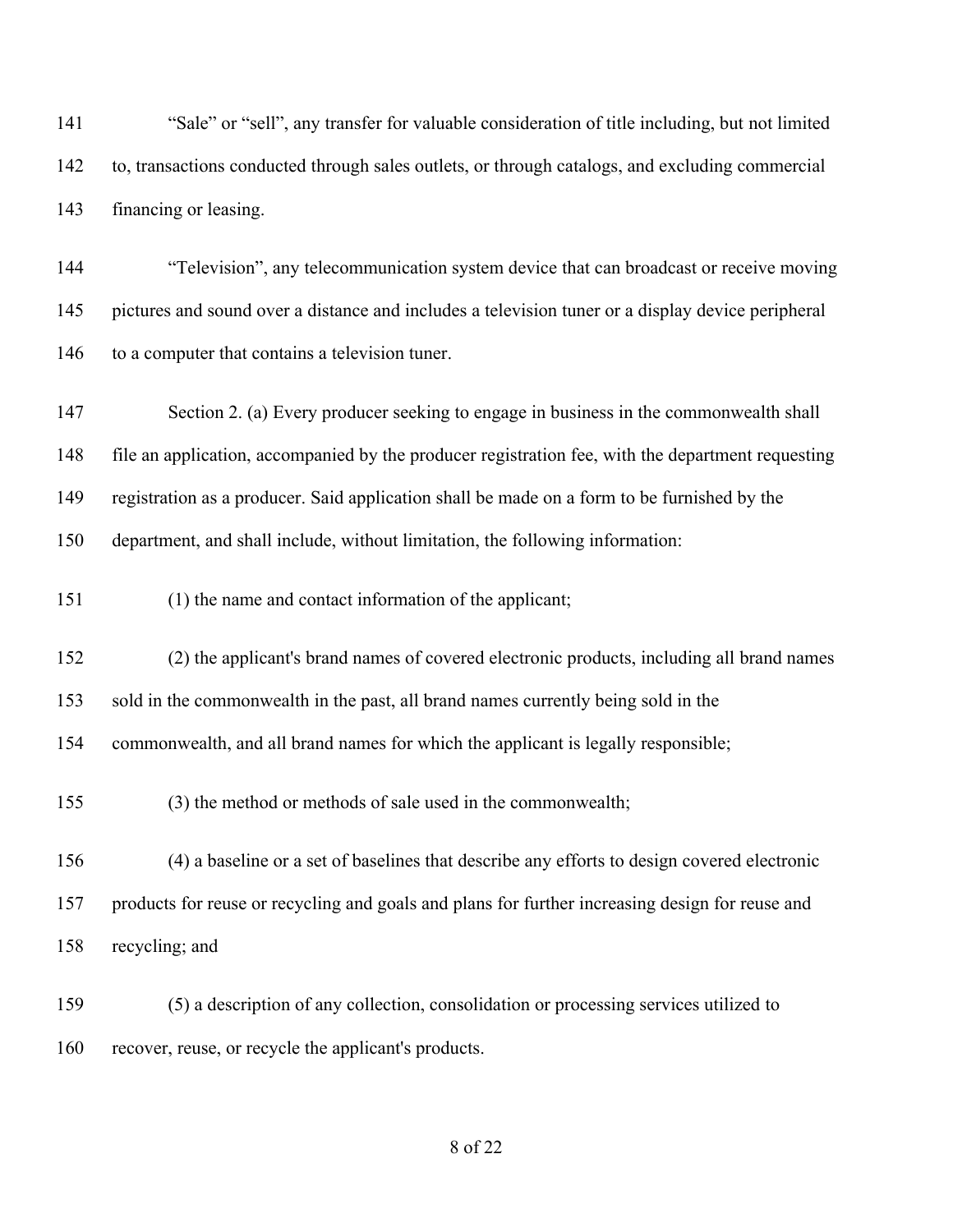The department shall, within 60 days, review the application for registration. If said application satisfies the requirements of this section, the department shall register said applicant as a producer and shall forthwith mail to him a certificate to that effect. If said application fails to 164 satisfy the requirements of this section the producer shall, within 30 days, file with the department a revised application addressing the requirements noted by the department.

 (b) No person shall engage in business as a producer unless he is registered with the department pursuant to subsection (a).

 (c) The department may keep information submitted pursuant to this section confidential as provided by section 10 of chapter 66 of the General Laws. The department will publish on its website the following information: (1) the name and contact information of the producer submitting the application and (2) the producer's brand names of covered electronic products.

 Section 3. (a) Registered producers shall register with the department for a specified registration period. Such applications shall be submitted to the department by the date specified by the department together with a renewal fee as shall be established by the department. After verification of the facts stated on the application, the department shall issue a registration. Any holder of a registration who fails to file a renewal application within 60 days after notification by the department that his registration has expired shall, prior to engaging in business as a producer within the commonwealth, be required to register anew and pay a late fee in addition to said renewal fee.

 (b) The department shall use twelve months as a specified registration period for the first three registration periods. After three registration periods, the department may allow producers to register for a period not to exceed thirty-six months.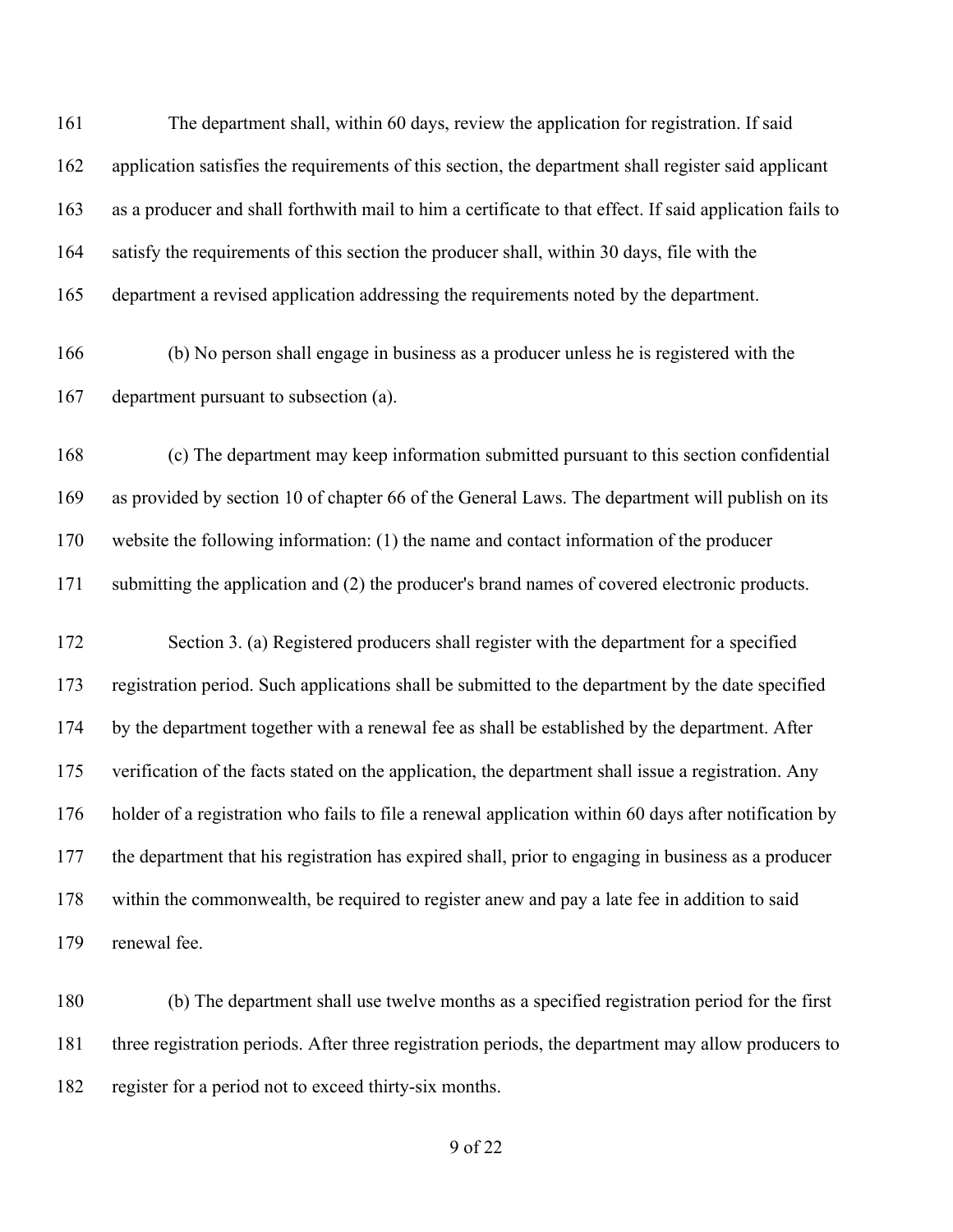Section 4. (a) Producers of electronic products shall reimburse collectors for their share of product received at the processor.

 (b) A producer who has sold or who sells covered electronic products other than televisions in the commonwealth shall bear the financial responsibility for the collection, transportation, and reuse or recycling of said covered electronic products received by processors, including their return share of orphan waste as determined by the department.

 (c) A producer of televisions shall have the financial responsibility for the collection, transportation and reuse or recycling of televisions discarded in the commonwealth, based on the television manufacturer's market share.

 (d) A producer may also collect its covered electronic products for reuse or recycling by establishing a collection program, either individually or in cooperation with other producers, to collect these discarded products as established in this chapter. A producer establishing an independent collection program for reuse or recycling either individually or in cooperation with other producers shall recover 1 or more electronic products. A producer establishing an independent recycling program either individually or in cooperation with other producers shall meet either of the following criteria to be able to continue the program. In order for an independent recycling program to maintain good standing with the department, the program must either:

 (1) include convenient, staffed collection sites in not less than eight counties in the commonwealth, at least one collection site within every municipality within the commonwealth with a population of at least 50,000, and be open for collections for no less than 160 hours per

of 22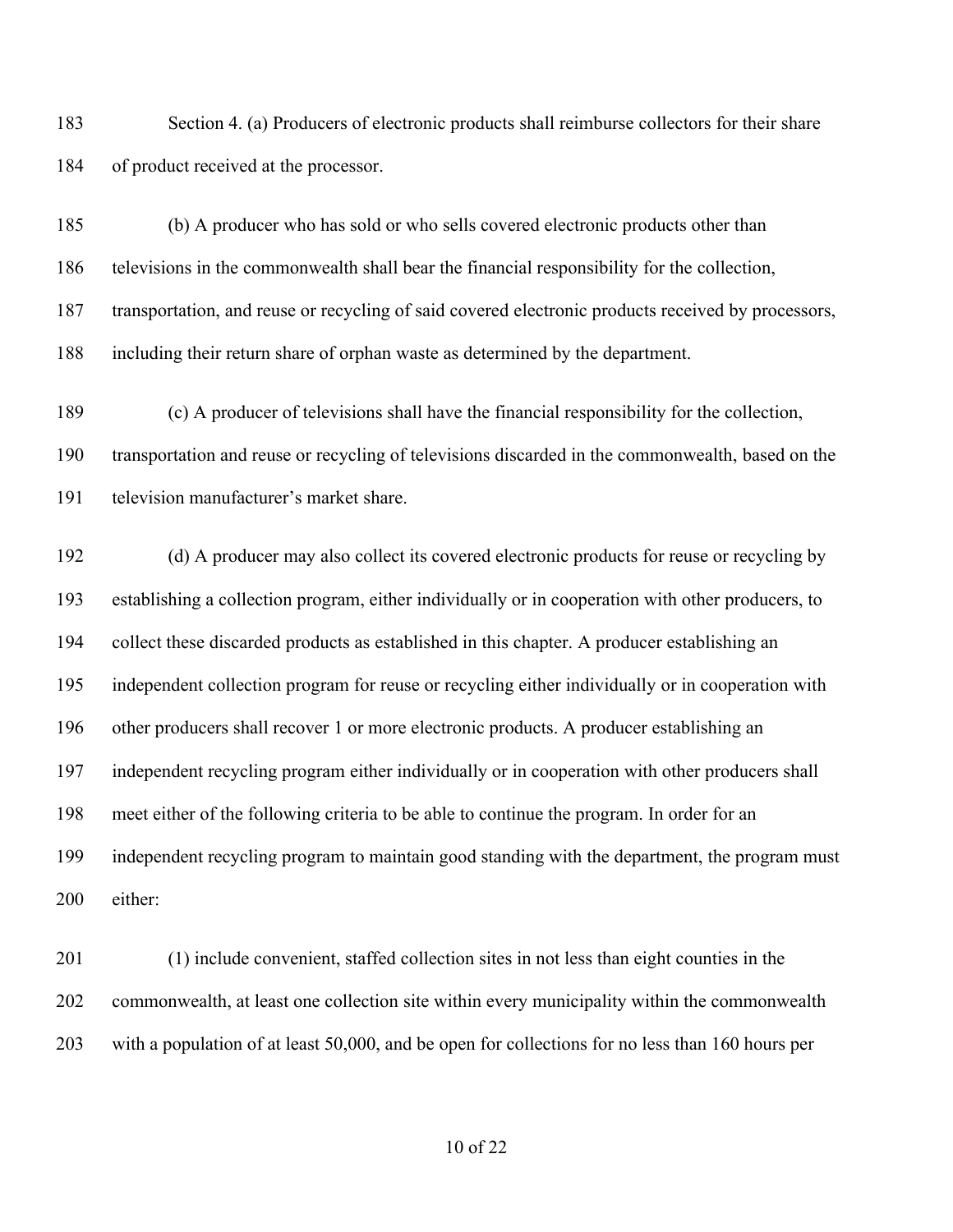year. A collection site for a county may be the same as a collection site for a city in the county; or

| 206 | (2) collect no less than 100,000 pounds, or higher as determined by the department, of              |
|-----|-----------------------------------------------------------------------------------------------------|
| 207 | covered electronic products cumulatively from all collections sites or collection methods.          |
| 208 | The department shall provide a report no later than December 31, 2017, to the Joint                 |
| 209 | Committee on Environment, Natural Resources, and Agriculture and the House and Senate               |
| 210 | Committees on Ways and Means on independent collection programs. This report shall include,         |
| 211 | but not be limited to, the effectiveness of the independent collection program requirements,        |
| 212 | independent collection program compliance, and collection rates of independent programs.            |
| 213 | A producer establishing an independent recycling program either individually or in                  |
| 214 | cooperation with other producers will register as a collector pursuant to section 7 of this chapter |
| 215 | or a processor pursuant to section 10 of this chapter; however, an additional registration fee will |
| 216 | not be required.                                                                                    |
| 217 | A producer establishing an independent recycling program either individually or in                  |
| 218 | cooperation with other producers shall provide information specified by the department              |
| 219 | describing the locations for the collection or return of the producer's product, including          |
| 220 | information on opportunities and locations for donation of the product for reuse via, without       |
| 221 | limitation: (1) a toll-free telephone number; (2) a website; (3) information included in or on the  |
| 222 | packaging; or (4) written information provided at the point of sale.                                |
| 223 | A producer establishing an independent collection program shall submit an annual report             |
| 224 | to the department that includes at a minimum the following information for the previous program     |
| 225 | year as well as any additional information required by the department: (1) distinguishing the total |

of 22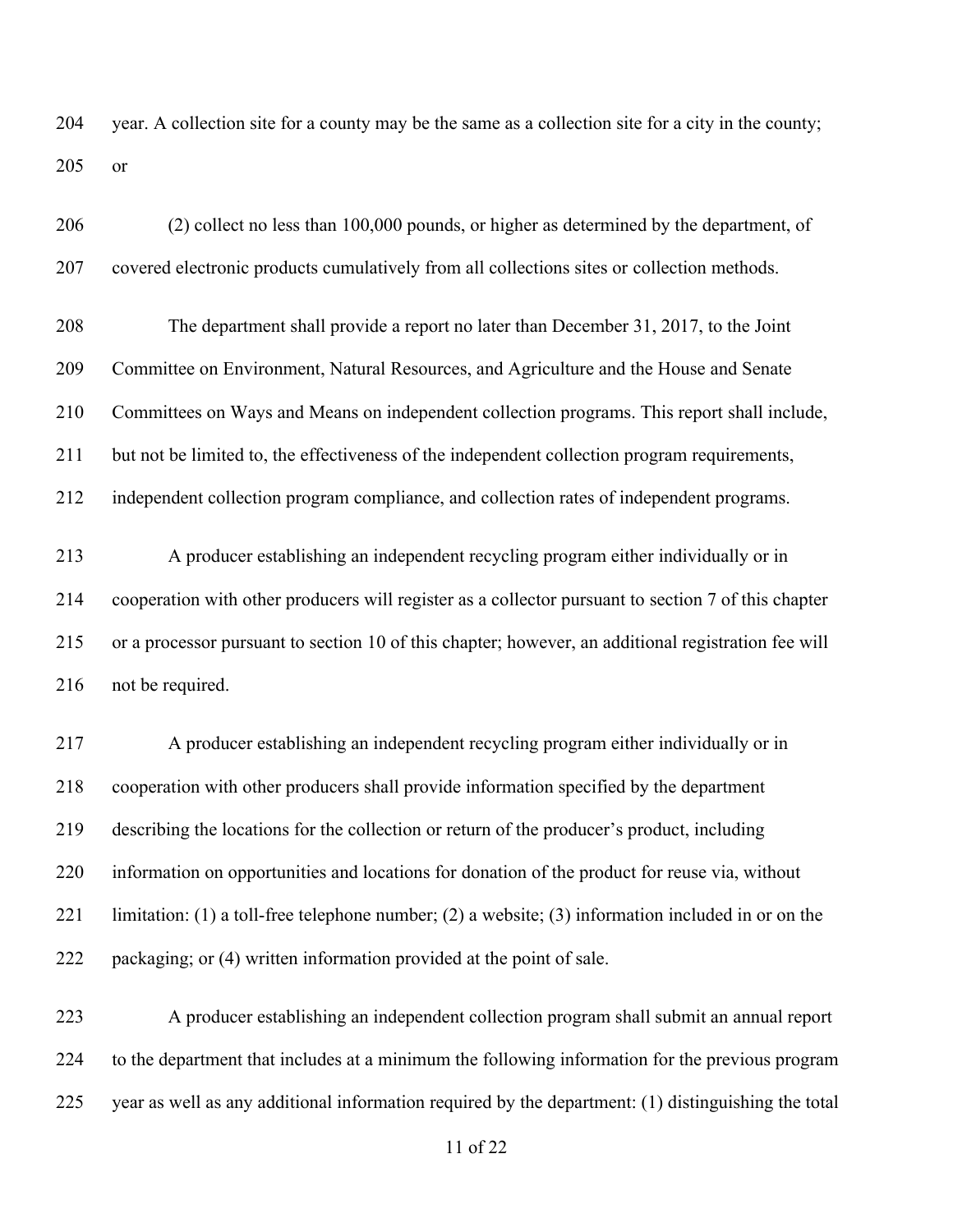weight of each type of covered electronic product collected for recycling; (2) detailing the total number of items by each type of covered electronic product collected for reuse or refurbishment; (3) a description of the plan's education, outreach, or other marketing efforts to promote collection of covered electronic products; (4) a description of management practices to transport and recycle discarded covered electronic products; and (5) any additional information deemed necessary by the department.

 A producer establishing an independent collection program for reuse or recycling either individually or in cooperation with other producers shall weigh the covered electronic products collected and shall annually submit a statement certifying to the department the total weight of electronic products received and the weight of orphan waste received in the preceding program year.

 The department, in determining the producer's return share, shall take into account electronic products voluntarily collected by the producer.

 A producer establishing an independent collection program for reuse or recycling either 240 individually or in cooperation with other producers shall not charge a fee for collecting, transporting or recycling electronic products.

 A producer establishing an independent television recycling program either individually or in cooperation with other producers that collects in excess of its market share or cumulative market share allocation assigned by the Department will receive a one pound credit for each pound by which they exceed the allocation. This credit may be used to count toward the market share allocation during the following three program years or may be transferred for consideration 247 to another independent collection program for another producer to count toward its market share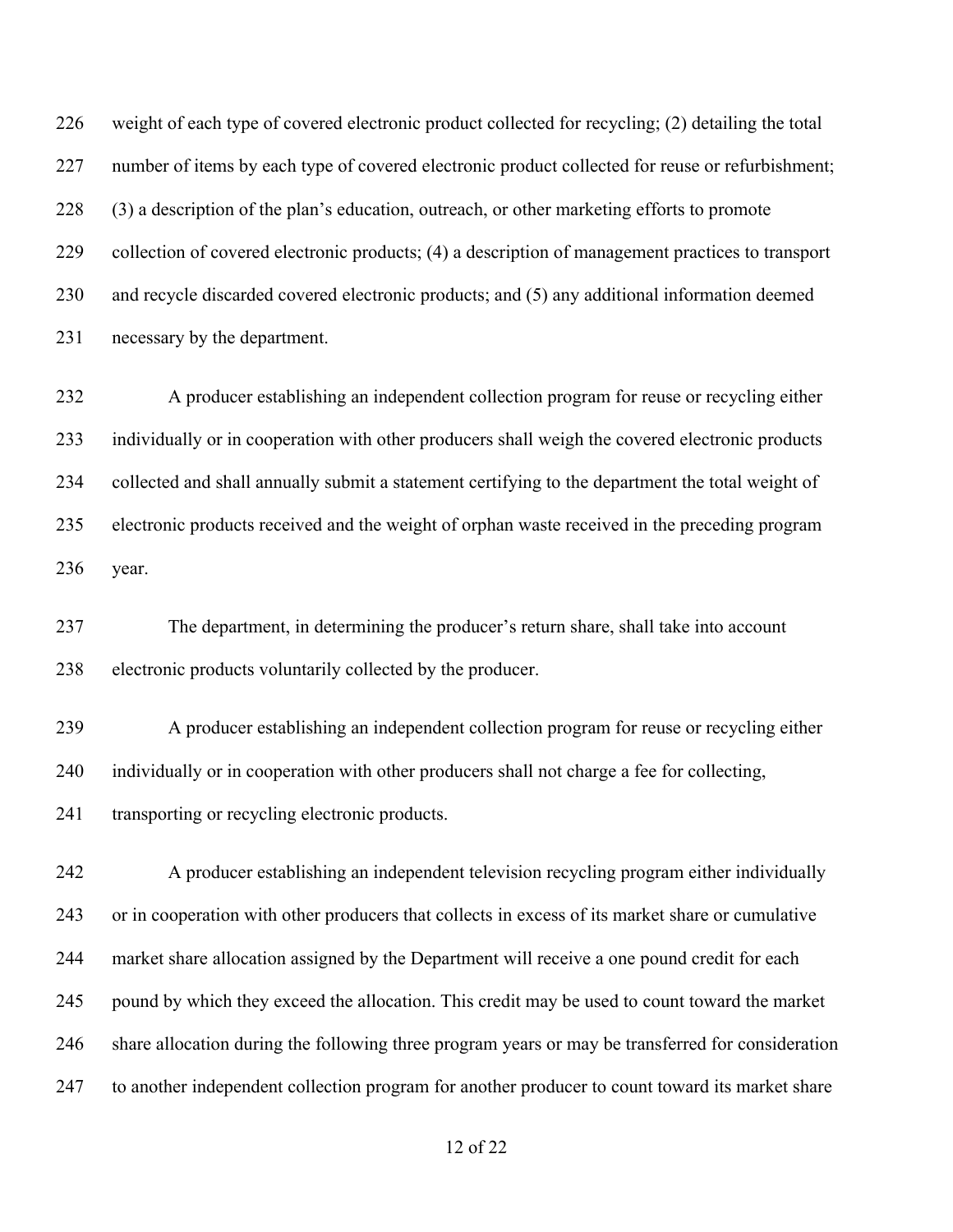allocation during the next three program years. The credits earned under this clause may only be used toward no more than twenty-five percent of a producer's market share allocation during any given program year. The total number of pounds processed by each producer, including credits that would be carried over, must be included in the report to the Department and used by the Department in calculating the target for the following program year.

 Section 5. (a) Every collector seeking to engage in business in the commonwealth shall file an application, accompanied by the collector registration fee, with the department requesting registration as a collector. Said application shall be made on a form to be furnished by the department, and shall include, without limitation, the following information: (1) the name; (2) the address; (3) the telephone number; and (4) the location of the business. The department shall, within 60 days, review the application for registration. If said application satisfies the requirements of this section, the department shall register said applicant as a collector and shall 260 forthwith mail to him a certificate to that effect. If said application fails to satisfy the requirements of this section the collector shall, within 30 days, file with the department a revised application addressing the requirements noted by the department.

 (b) No person shall engage in business as a collector unless he is registered with the department pursuant to subsection (a).

 (c) If a municipality applies to be a collector under this statute, the statute will apply to them except no registration or renewal fee will be required. Likewise no registration or renewal fee will be required from collectors who send units primarily to reuse rather than recycling.

 (d) A collector shall: (1) contract with a registered processor or processors to receive the covered electronic products collected by the collector; (2) make information available to the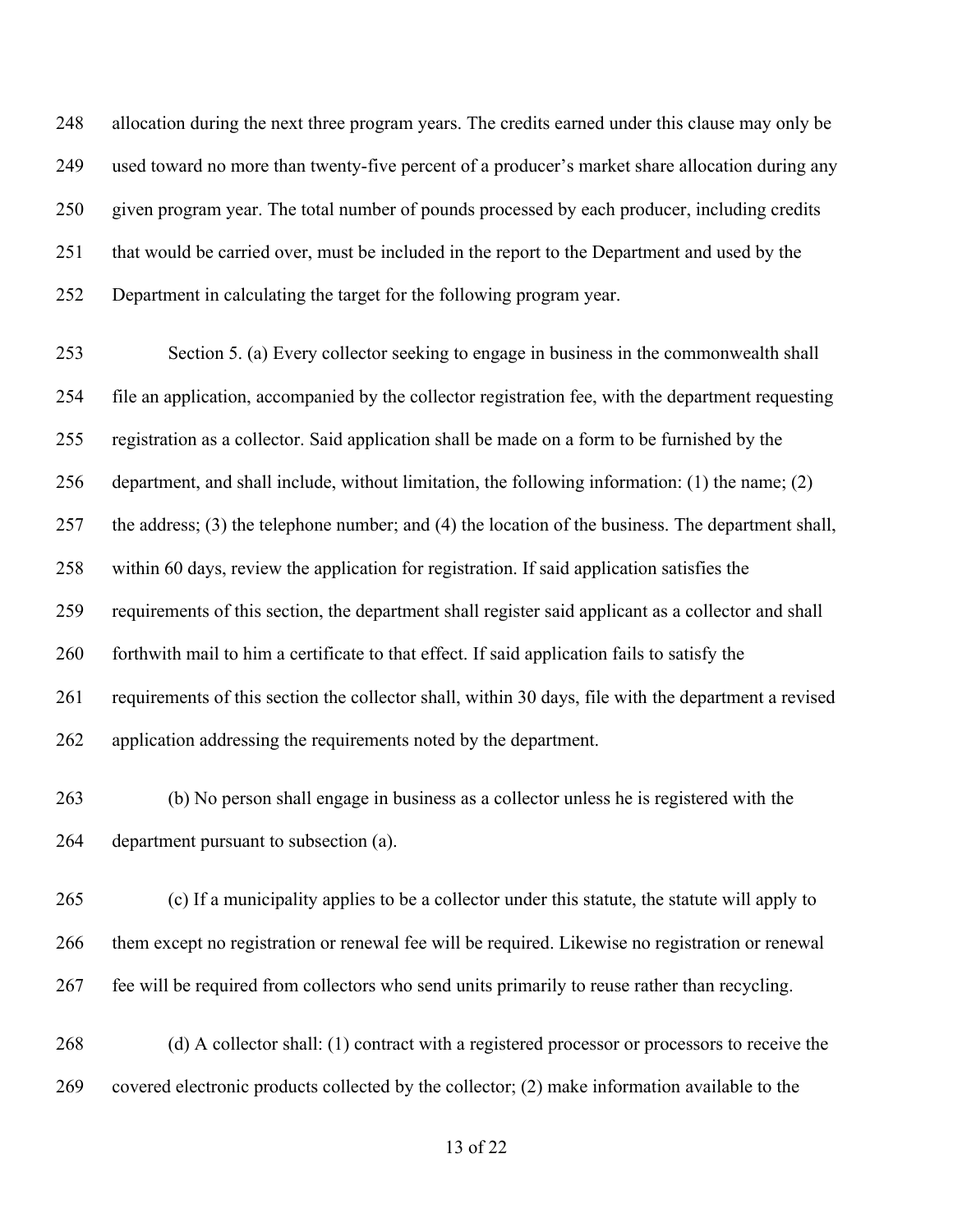public that describes where and how to return covered electronic products for reuse or recycling, and dispose of covered electronic products; (3) accept all covered electronic products and ensure that said products are transported by or delivered to a registered processor; and (4) demonstrate compliance with the department rules and regulations and the United States Environmental Protection Agency's Responsible Recycling Guidelines for Materials Management as issued and available on the United States Environmental Protection Agency's Internet website in addition to any other requirements mandated by federal or state law. A collector may limit the number of covered electronic products delivered at a given time by any customer to no more than 5.

 (e) A collector shall not: (1) charge a fee to persons for the collection or recycling of covered electronic products; or (2) knowingly accept covered electronic products imported into the commonwealth for the purpose of recycling or discard.

 (f) Only an entity registered as a collector with the department may act as a collector in a 282 plan. All covered electronic products received by a registered collector must be submitted to a plan. Fully functioning computers that are received by a registered collector in working order may be sold or donated as whole products by the collector for reuse. Computers that require repair to make them a fully functioning unit may only be repaired on-site at the collector's place of business by the registered collector for reuse according to its original purpose.

 (g) Registered collectors may use whole parts amassed from collected computers or new parts for making repairs as long as there is a part-for-part exchange with nonfunctioning computers submitted to a plan.

 (h) Registered collectors may not include computers that are dispersed for reuse in the weight totals for compensation by the plan.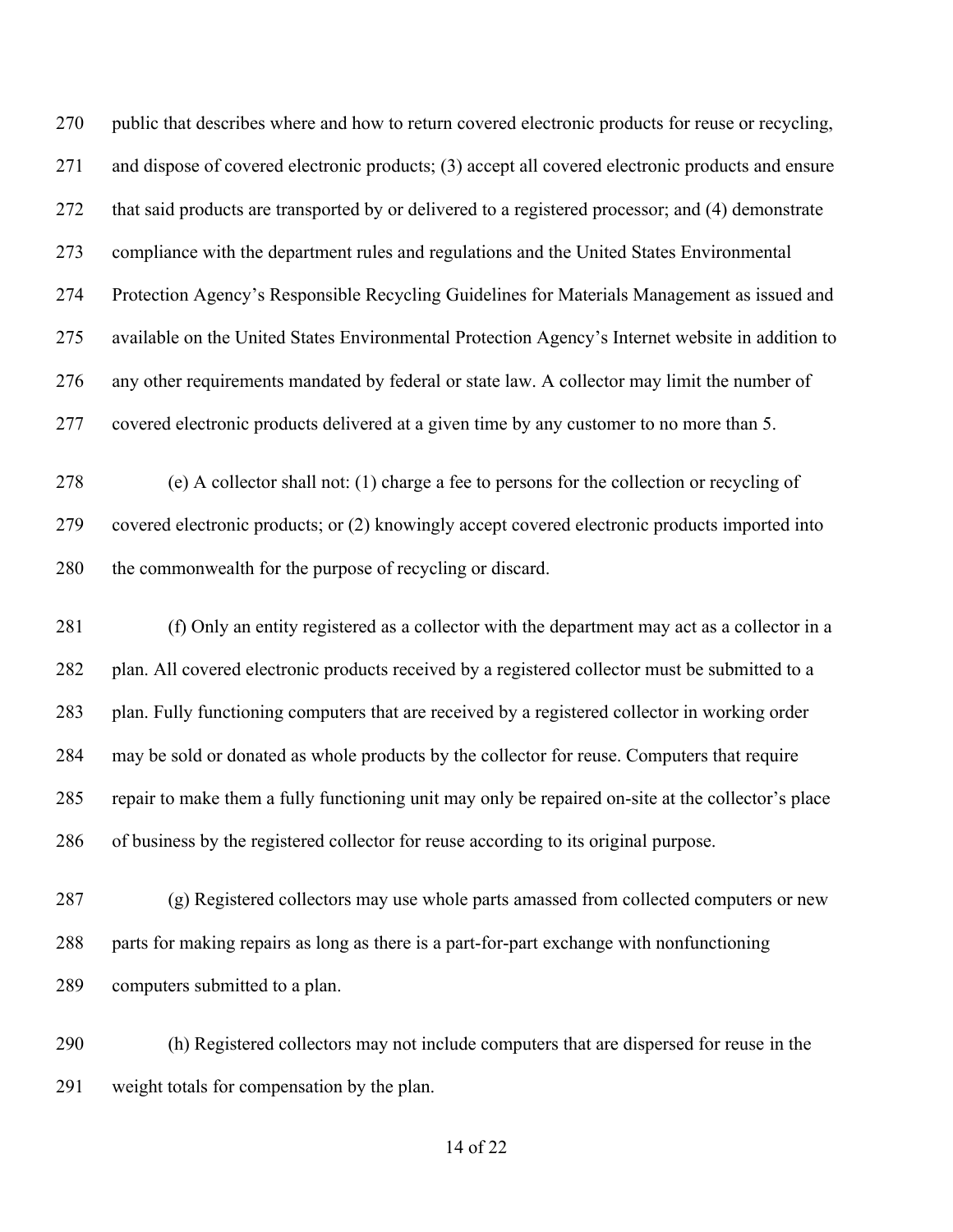(i) Registered collectors must maintain a record of computers sold or donated by the collector for a period of three years.

 (j) Registered collectors must display a notice at the point of collection that computers received by the collector may be repaired and sold or donated as a fully functioning computer rather than submitted to a processor for recycling

 (k) The department may conduct site visits of all registered collectors that reuse or refurbish computers and who have an agreement with the department, collector, or producer to provide collection services. The department may, for cause, review records and conduct investigations regarding a violation of this section, including but not limited to Section 14 (d) or (e).

 Section 6. Collectors shall register with the department every 3 years. Such applications shall be submitted to the department by the date specified by the department together with a renewal fee as shall be established by the department. After verification of the facts stated on the application, the department shall issue a registration, which shall expire in 3 years. Any holder of a registration who fails to file a renewal application within 60 days after notification by the department that his registration has expired shall, prior to engaging in business as a collector within the commonwealth, be required to register anew and pay a late fee in addition to said renewal fee.

 Section 7. (a) Every processor seeking to engage in business in the commonwealth shall file an application, accompanied by appropriate processor registration fee, with the department requesting registration as a processor. Said application shall be made on a form to be furnished by the department, and shall include, without limitation, the following information: (1) the name;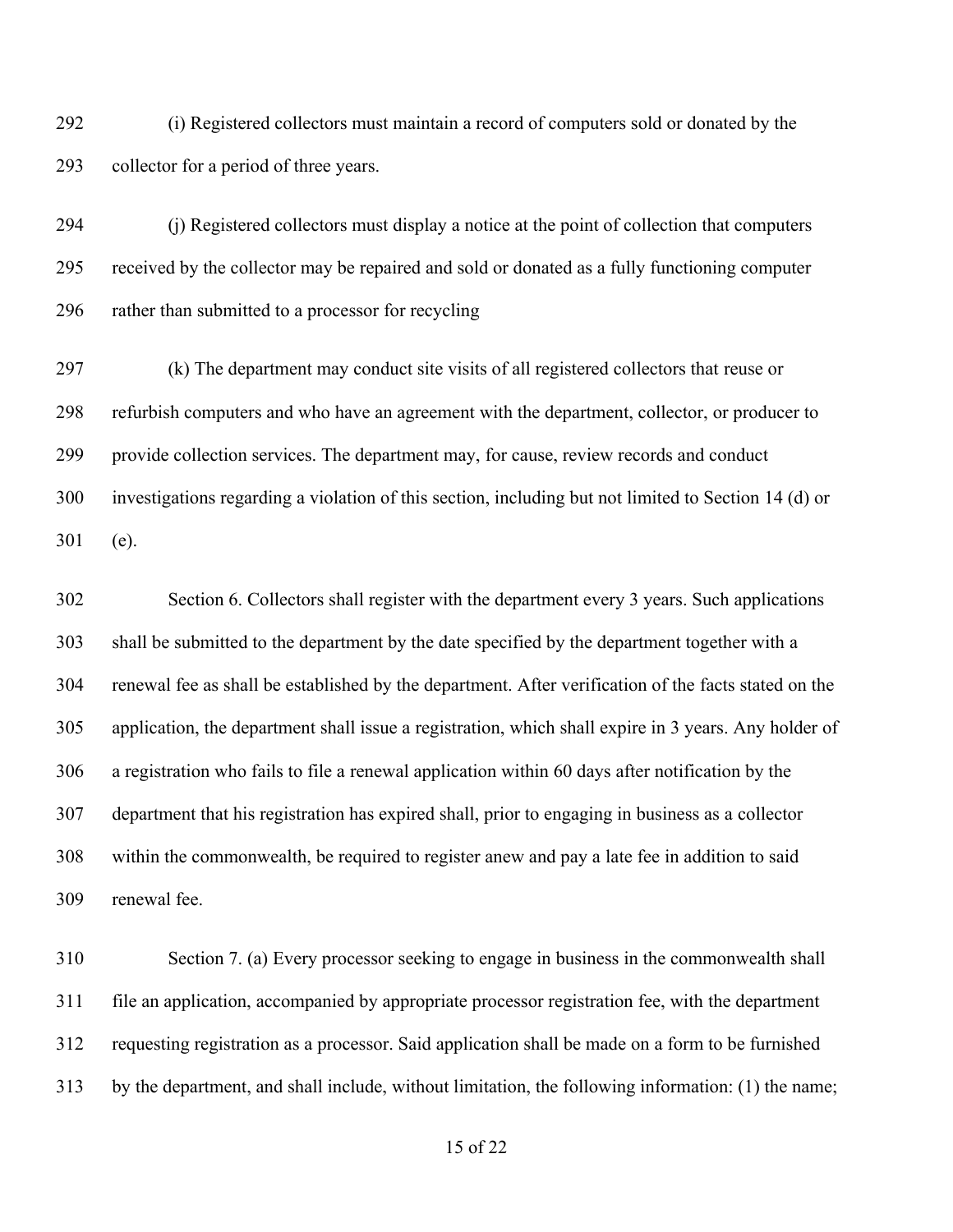(2) the address; (3) the telephone number; and (4) the location of the business of the processor's business. The department shall, within 60 days, review the application for registration. If said application satisfies the requirements of this section, the department shall register said applicant as a processor and shall forthwith mail to him a certificate to that effect. If said application fails to satisfy the requirements of this section the processor shall, within 30 days, file with the department a revised application addressing the requirements noted by the department.

 (b) No person shall engage in business as a processor unless he is registered with the department pursuant to subsection (a).

 (c) A processor shall: (1) be responsible for sorting all covered electronic products received from a participating collector with whom the processor has a contract; (2) weigh the total amount of covered electronic products received from a participating collector and reimburse said collector; provided, however, that said collector reimbursement shall be due within 30 days of pick-up; (3) sort, by producer, and weigh all covered electronic products other than televisions received from collectors; (4) weigh all televisions received from collectors; (5) either repair, refurbish, remanufacture, or recycle on-site or ship covered electronic products offsite for reuse or recycling in accordance with the minimum performance requirements established by the department; (6) be certified to "e-Stewards Standard for Responsible Recycling and Reuse of Electronics," the U.S. Environmental Protection Agency's "Responsible Recycling" (R2) Standard, or other environmental performance and accountability certification standards as determined to be at least equivalent to e-Stewards or R2 by the department; (7) submit an invoice for producer reimbursement to each producers whose waste the processor has handled; and (8) annually submit a report to the department which shall include without limitation: (i) the total aggregate weight of covered electronic products processed pursuant to this chapter in the

of 22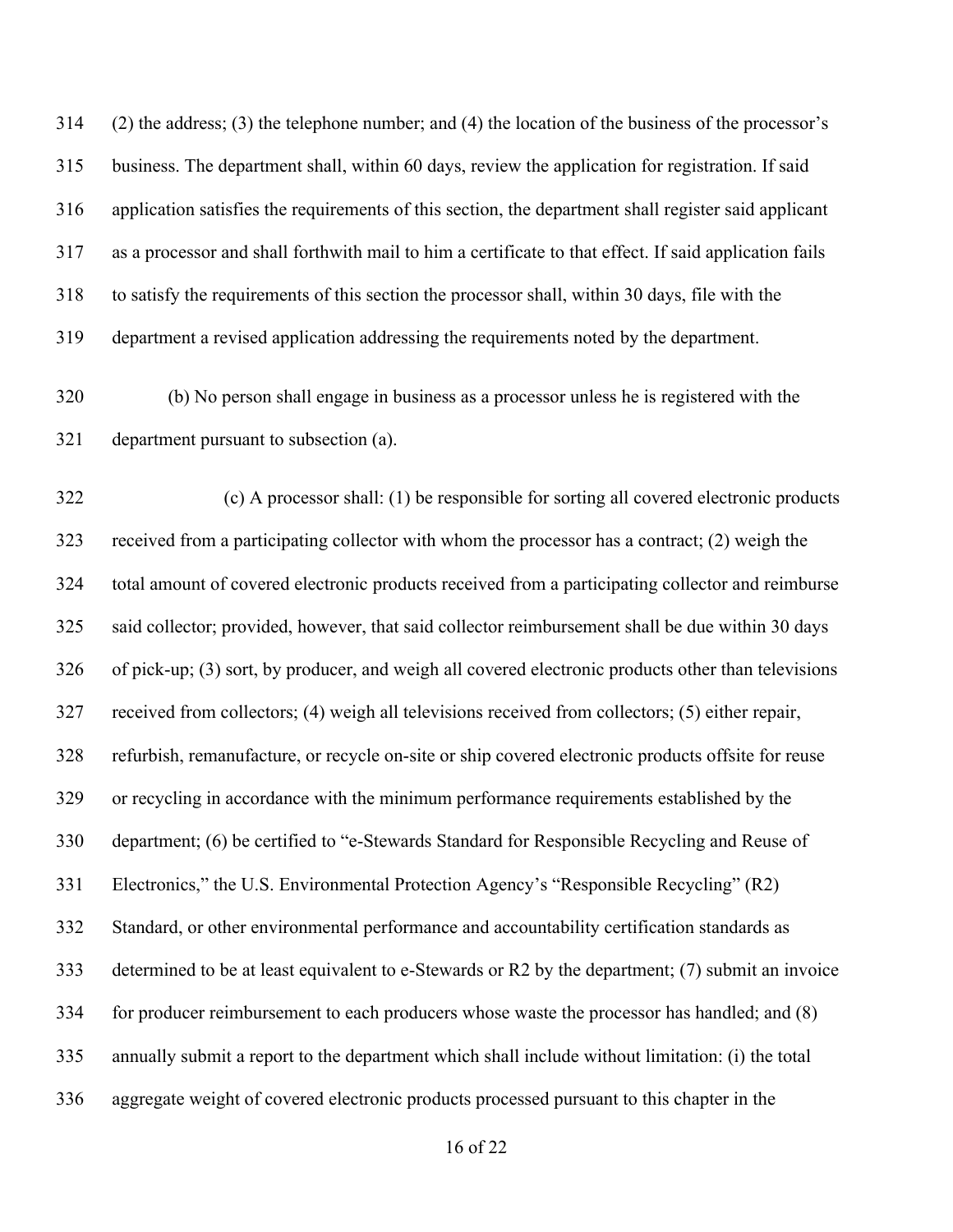previous program year; (ii) the weight, differentiated by producer, of covered electronic products processed pursuant to this chapter in the previous program year; (iii) the total amount of orphan waste processed pursuant to this chapter in the previous program year; and (iv) any other information to help track, monitor and evaluate the management of covered electronic products, as determined by the department.

 (d) A processor shall not charge a fee for accepting, sorting, weighing, processing for reuse or recycling a covered electronic product for which the processor receives compensation under the provisions of this section.

 Section 8. Processors shall register with the department every 3 years. Such application shall be submitted to the department by the date specified by the department together with a renewal fee as shall be established by the department. After verification of the facts stated on the application, the department shall issue a registration, which shall expire in 3 years. Any holder of a registration who fails to file a renewal application within 60 days after notification by the department that his registration has expired shall, prior to engaging in business as a processor within the commonwealth, be required to register anew and pay a late fee in addition to said renewal fee.

 Section 9. The fee for a collector registration, a processor registration and a producer registration, or for any annual renewal thereof, shall be determined every three years by the department, but in no case shall any registration or renewal fee exceed \$5,000.

 Section 10. (a) The department shall annually: (1) determine the return share for each program year for each producer of electronic products other than televisions by dividing the weight of covered electronic products identified for each producer by the total weight of covered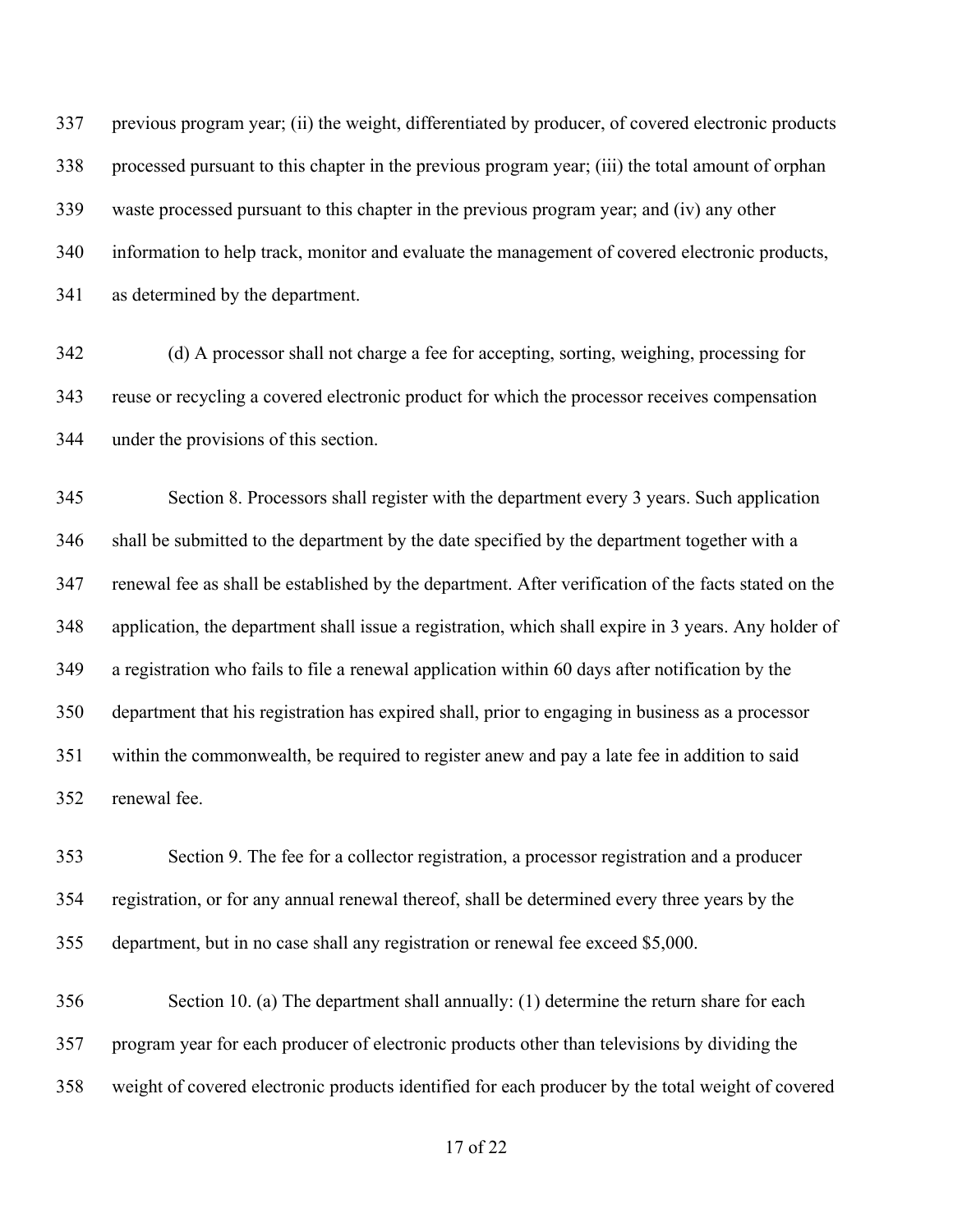electronic products identified for all producers; provided further, that said calculation shall be based on the reports generated by processors of covered electronic products in the commonwealth; provided further, that for the first program year, the return share of covered electronic products identified for each producer shall be based on the best available public return share data from the United States, including data from other states, for covered electronic products from persons; provided further, that for the second and subsequent program years, the return share of covered electronic products identified for each producer shall be based on the previous year's reported data as described herein; and provided further, that the department shall use the return share for each producer to allocate financial responsibility for orphan waste; (2) determine, based on each producer's return share, each producer's share of responsibility for the orphan waste collected in the commonwealth; provided, however, that each producer's return share of orphan waste shall be equivalent to its percentage of return share for non-orphan covered electronic products, multiplied by the total amount of orphan waste collected in the program year; and provided further, that the department, in determining the producer's orphan waste share, may take into account electronic products, including orphan waste, voluntarily collected by the producer; (3) determine the market share allocation for each television producer by determining the total weight of televisions recycled in the previous year, multiplied by the market share for that producer; provided, however, that in the first program year, the market share identified for each television producer shall be based on the best available data regarding the total number of televisions sold in the commonwealth for the previous calendar year; (4) maintain a list of producers registered pursuant to this chapter; and (5) conduct periodic audits of processors and collectors at a frequency determined by the department, to assure accuracy of reporting and billing.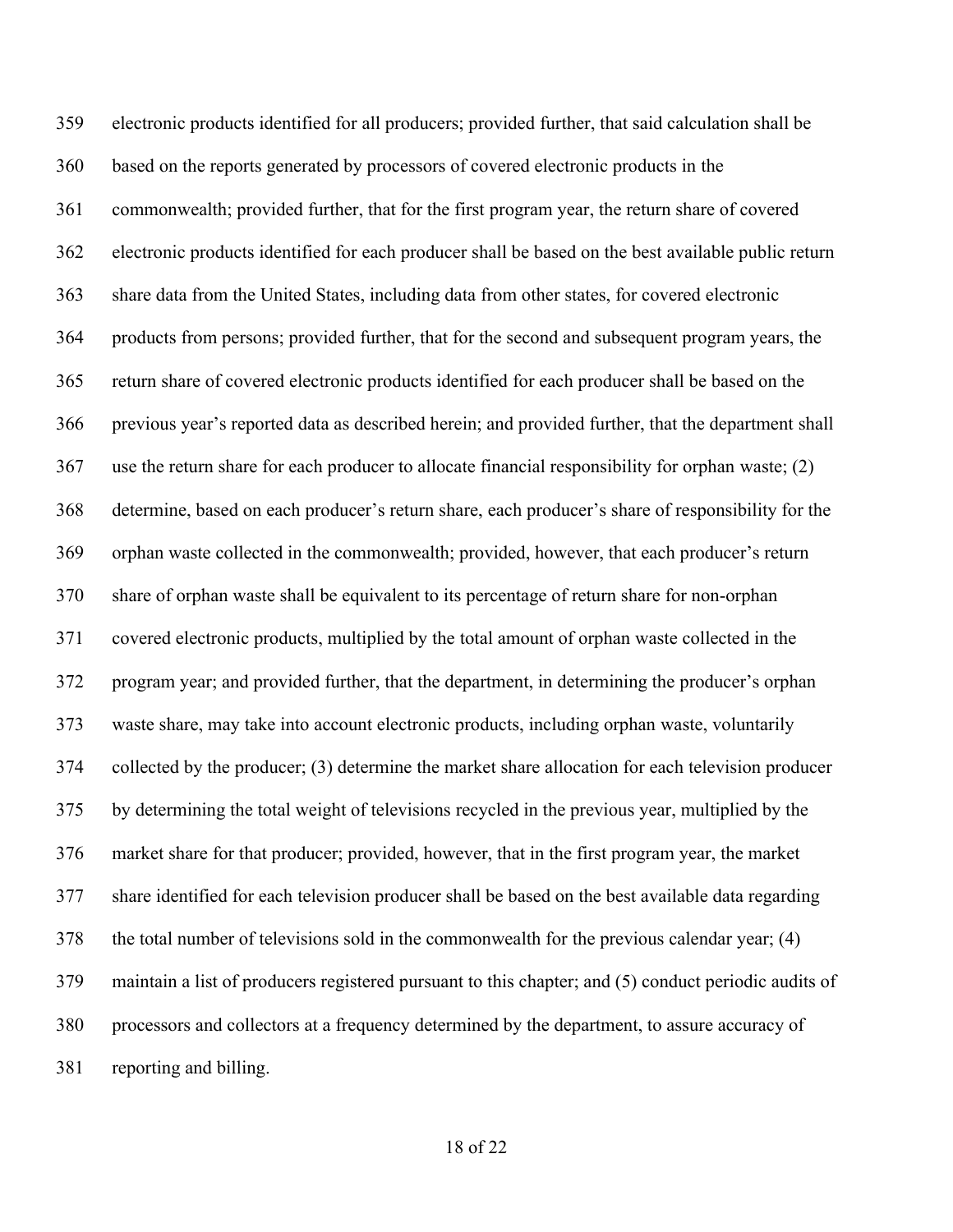(b) The department shall adopt and may from time to time amend rules and regulations, and the commissioner may issue orders, to enforce the provisions of this chapter. Said regulations shall include, but not be limited to, establishing, as a maximum number not higher than twelve, the number of times a year payment from producers to collectors and processors be made, adjudicatory procedures for denied revised applications and minimum performance requirements for collection and processing of covered electronic products. Any person, including any political subdivision of the commonwealth who violates this chapter, or any order issued pursuant thereto, or any rule or regulation promulgated hereunder shall be subject to a fine of not more than \$25,000 for each such violation. Each day each such violation occurs or continues shall be deemed a separate offense. These penalties shall be in addition to any other penalties that may be prescribed by law.

 (c) Beginning one year after this act takes effect and annually thereafter, the department shall submit a report to the House Committee on Ways and Means, the Senate Committee on Ways and Means, and the Joint Committee on Environment, Natural Resources and Agriculture that includes information regarding the previous program year. The information shall include, but is not limited to, (1) the total administrative cost to the state government, (2) the total administrative cost to local governments, (3) a description of the incentive for manufacturer collection, and (4) a description of the education, outreach, or other marketing efforts conducted by the state or local governments to promote collection of covered electronic products.

 Section 11. (a) No person shall sell covered electronic products from producers not registered pursuant to this chapter. A retailer shall not be in violation of this subsection if, at time of purchase from producer, the producer was not in violation of this Chapter. This subsection shall not apply to used electronic products that are reused.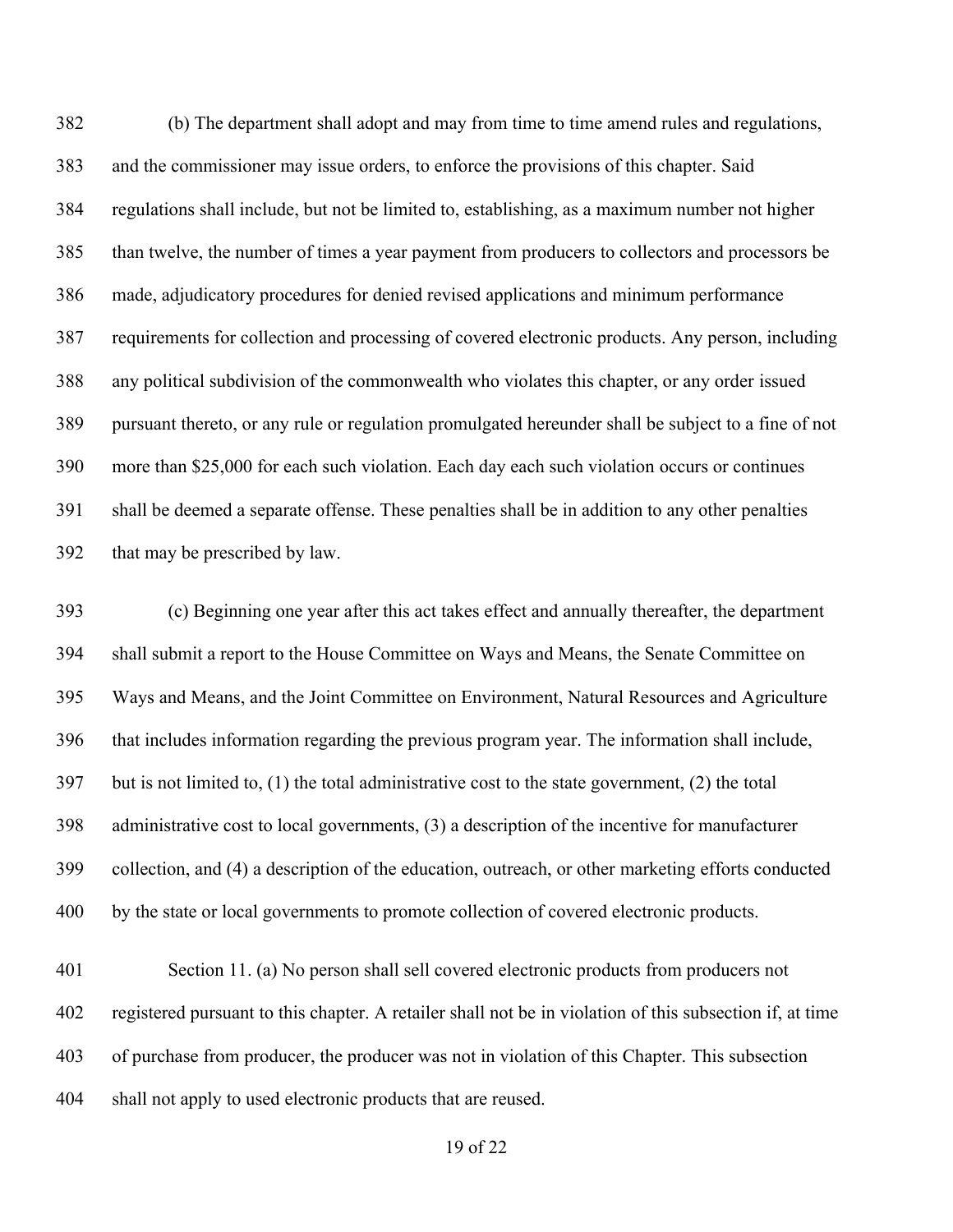(b) No person shall offer for sale an electronic product unless a visible, permanent label clearly identifying the producer of that product is affixed to said electronic product.

- (c) All retailers shall provide information describing where and how to recycle an electronic product provided by the producer pursuant to this act.
- (d) No person shall knowingly dispose of any electronic product except as provided in this chapter.

 (e) No person shall import a covered electronic product into the commonwealth with the intent of recycling or discarding said product; provided further, that any covered electronic product so imported shall not be eligible for reimbursement under the provisions of this chapter.

 Section 12. The department shall be charged with the enforcement of sections 1 to 11, inclusive. If any person refuses to obey a decision of the department the attorney general shall, upon request of the department, file a petition for the enforcement of such decision in the superior court for Suffolk County or for the county in which the defendant resides or has a place of business. After hearing, the court shall order the enforcement of such decision or any part thereof, if legally and properly made by the department.

 Section 13. The department may participate in the establishment of a regional multistate organization or compact to assist in carrying out the requirements of this chapter.

 Section 14. (a) There shall be in the Department an advisory commission, chaired by the Commissioner of the Department or his designee, for electronic waste. The commission shall include the Senate chair of the Joint Committee on Environment, Natural Resources, and Agriculture or his designee, the House chair of the Joint Committee on Environment, Natural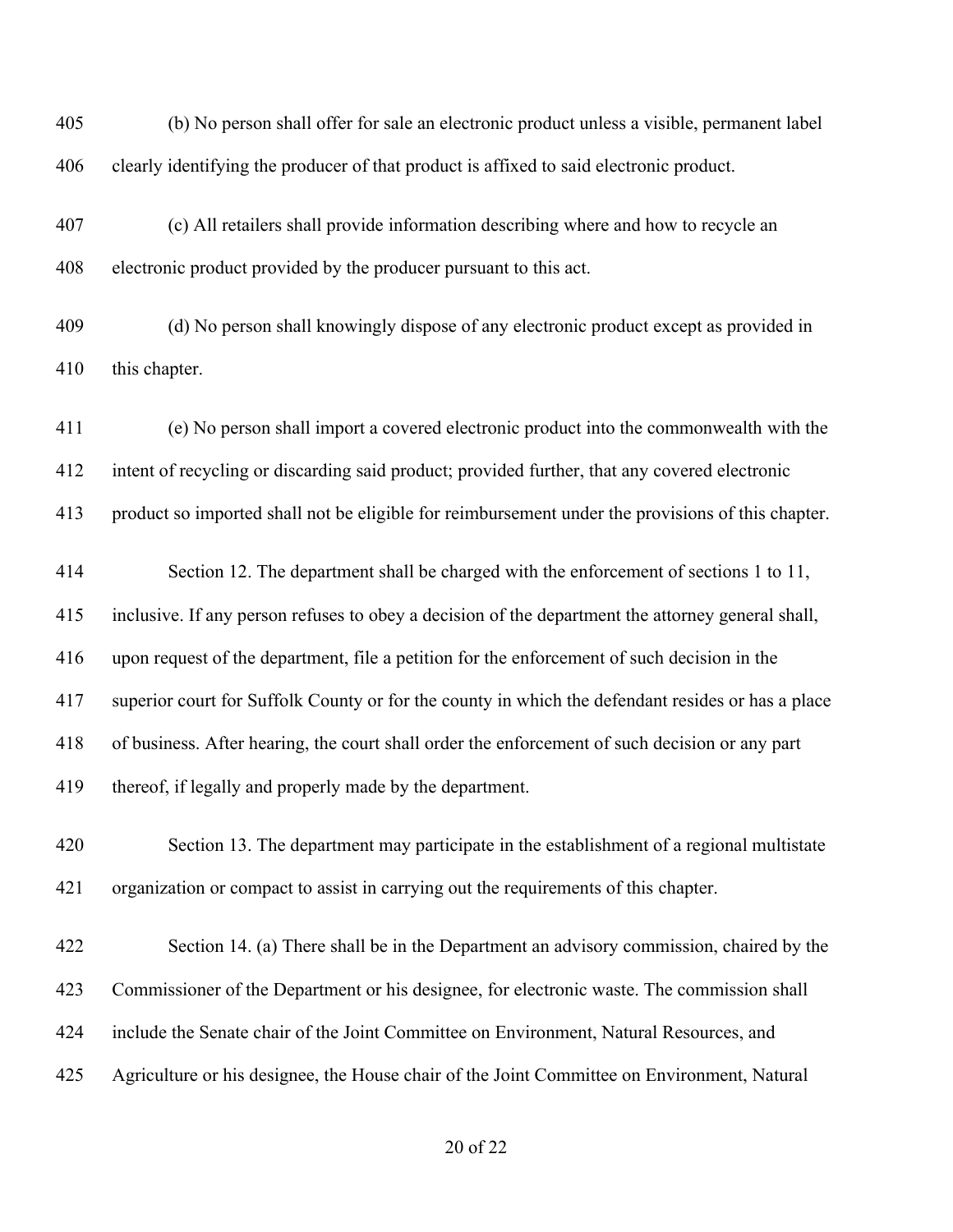Resources, and Agriculture or his designee. The advisory commission shall also include the following individuals to be appointed by the Secretary of Energy and Environmental Affairs: one individual representing covered television product manufacturers, one individual representing processors of covered electronic products, one individual representing a trade association of covered computer product manufacturers or covered television product manufacturers , one individual representing covered computer manufacturers, one individual representing retailers of covered electronic products, one representative of the Massachusetts Municipal Association, one representative of the Massachusetts Product Stewardship Council, and one individual representing a statewide conservation organization.

 (b) Appointments to the advisory commission shall be made not later than 30 days after the effective date of this statute. If a vacancy occurs on the commission, the vacancy shall be filled within 30 days.

 (c) Said advisory commission shall have the following duties: (1) It shall advise the Department on policy and program development under this section, specifically regarding performance standards; (2) It shall review the registration and renewal fees for producers, collectors and processors, and shall make recommendations to the commissioner relative thereto; and (3) It shall make recommendations to the Joint Committee on Environment, Natural Resources, and Agriculture on recommendations of amending the definition of electronic product under this statute to cover other electronic products, including but not limited to medical equipment.

 (d) The advisory commission shall meet at least four times a year and shall convene special meetings at the call of the Commissioner. A written record of all meetings of the